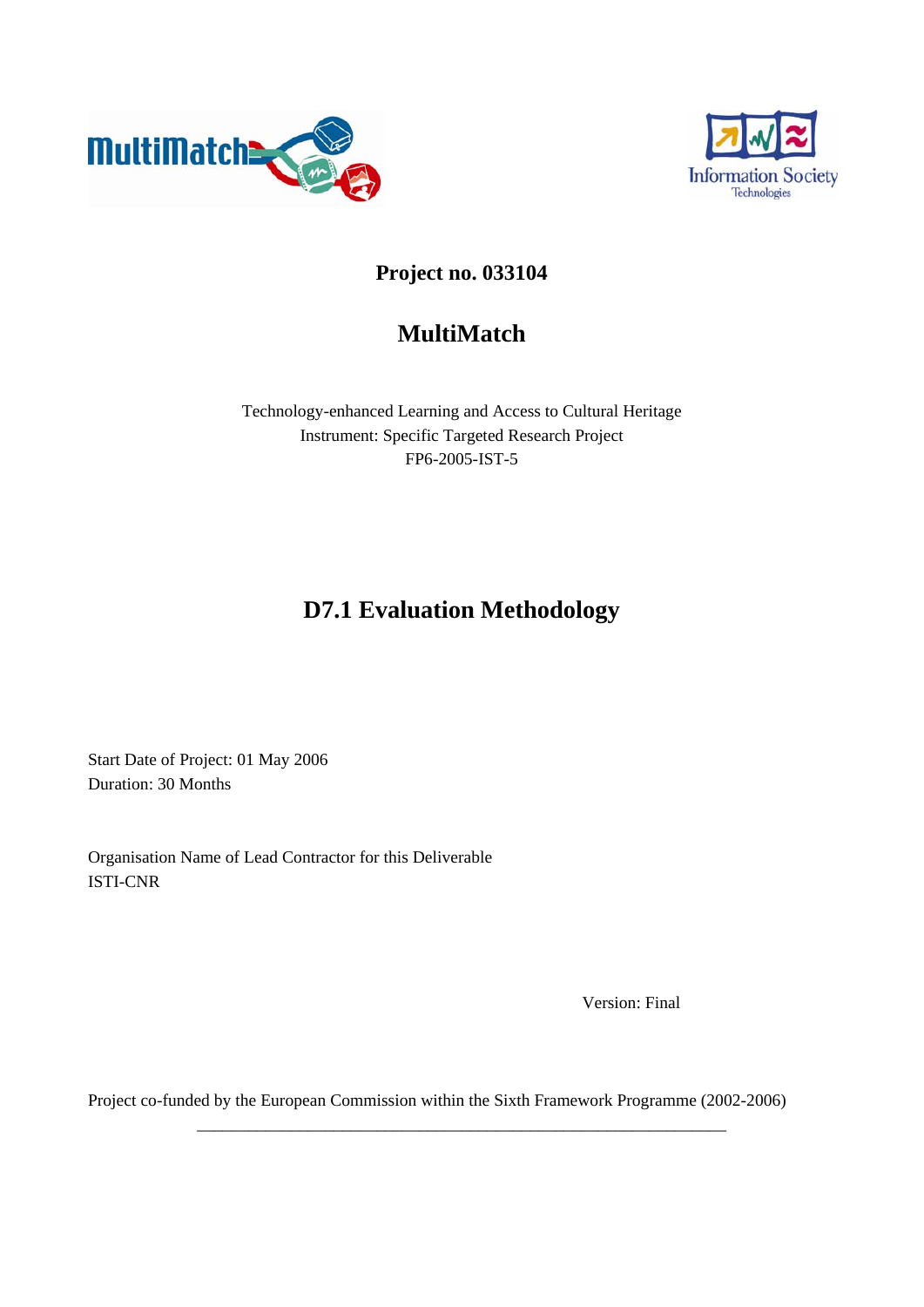



# **Table of Contents**

| 1              |
|----------------|
| 2              |
| 2.1            |
| 2.1.1          |
| 2.1.2          |
| 2.2            |
| 2.3            |
| 2.4            |
| 2.5            |
| $\overline{3}$ |
| 3.1            |
| 3.1.1          |
| 3.1.2          |
| 3.1.3          |
| 3.1.4          |
| 3.1.5          |
| 3.1.6          |
| 3.2            |
| 3.2.1          |
| 3.2.2          |
|                |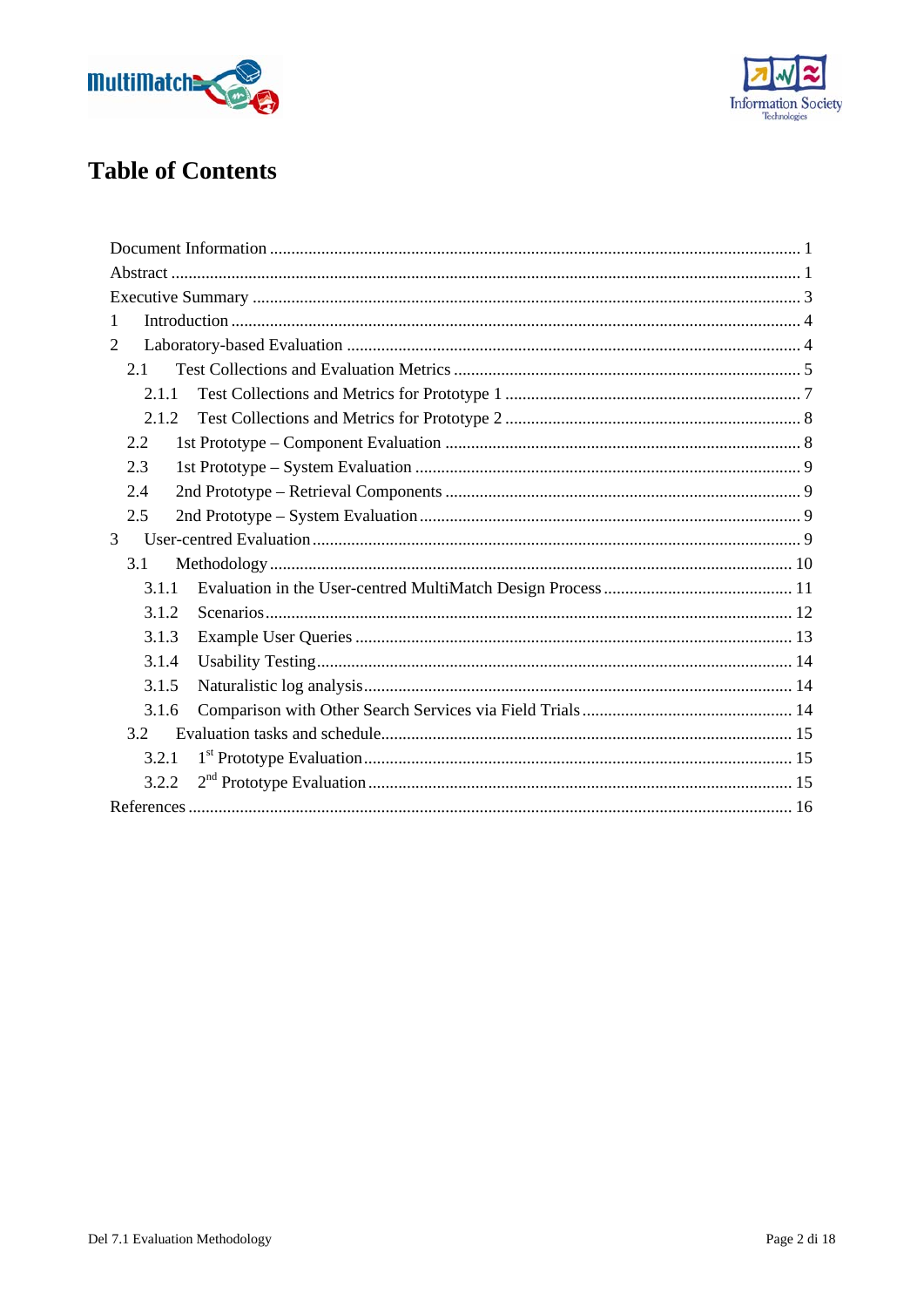<span id="page-2-0"></span>



## **Executive Summary**

The aim of the MultiMatch evaluation activity will be to ensure that the individual components and the complete system prototypes are tested and that their development is assessed during the project life-cycle with respect to performance and usability (i.e. laboratory-based and user-centred evaluation). Component and system development will be monitored to ensure that the functional specifications defined in WP 1 are respected and performance evaluation will comprehend internal project assessment plus evaluation against external benchmarks. The usability testing will involve the MultiMatch user groups and a set of field trials will be organised.

This first deliverable of Workpackage 7 describes the approaches that will be used in order to evaluate the MultiMatch system. It focuses in particular on the definition of the methodology to be used for Prototype 1 both with respect to the laboratory-based and the user-centred evaluation; an update will be released at 24 months providing final details on the evaluation processes decided for Prototype 2. Deliverables 7.2 and 7.3, to be consigned at 18 and 29 months respectively, will describe the results of the evaluation of Prototypes 1 and 2 at component and overall system level. Deliverable 7.4, to be consigned at 30 months, will describe the results of the field trials with the operational system.

We adopt both laboratory-based and user-centred evaluation strategies in order to be able to assess as many aspects as possible of the system.

The former will allow us to evaluate component and overall system performance mainly from the perspective of retrieval accuracy. For the first prototype we will build a set of test collections to enable us to perform some project internal evaluation of the different system components, comparing results obtained using with various settings and configurations in order to be able to tune and improve performance. We will also duplicate some of the past experiments of CLEF - the Cross-Language Evaluation Forum<sup>[1](#page-2-1)</sup> - so that we can compare performance against known benchmarks (as far as the availability of relevant data allows us). Our aim is to establish base-lines for the different components of the first prototype so that we can measure improvements achieved with the second prototype.

However, measures of retrieval accuracy do not always correlate well with user satisfaction and overall system performance. The user-centred evaluations will thus aim at measuring the level of user satisfaction with the system and will focus on assessing the various user interfaces and the overall system performance in terms of a number of factors: ease-of-use; speed of response; meeting of the requirements of diverse user groups, etc.. It should be noted that user-centred evaluation will have an exploratory nature in the context of the project, mainly for two reasons: (i) MultiMatch search services will be prototypes in the context of the project duration, working on limited amounts of data; and (ii) evaluation of the second prototype has to be carried on in less than three months. Consequently, usability testing, interviews with users and qualitative feedback will have a more primary role in the evaluation than comparative field trials using example user queries and monitoring user search behaviour.

-

<span id="page-2-1"></span><sup>1</sup> See http://www.clef-campaign.org/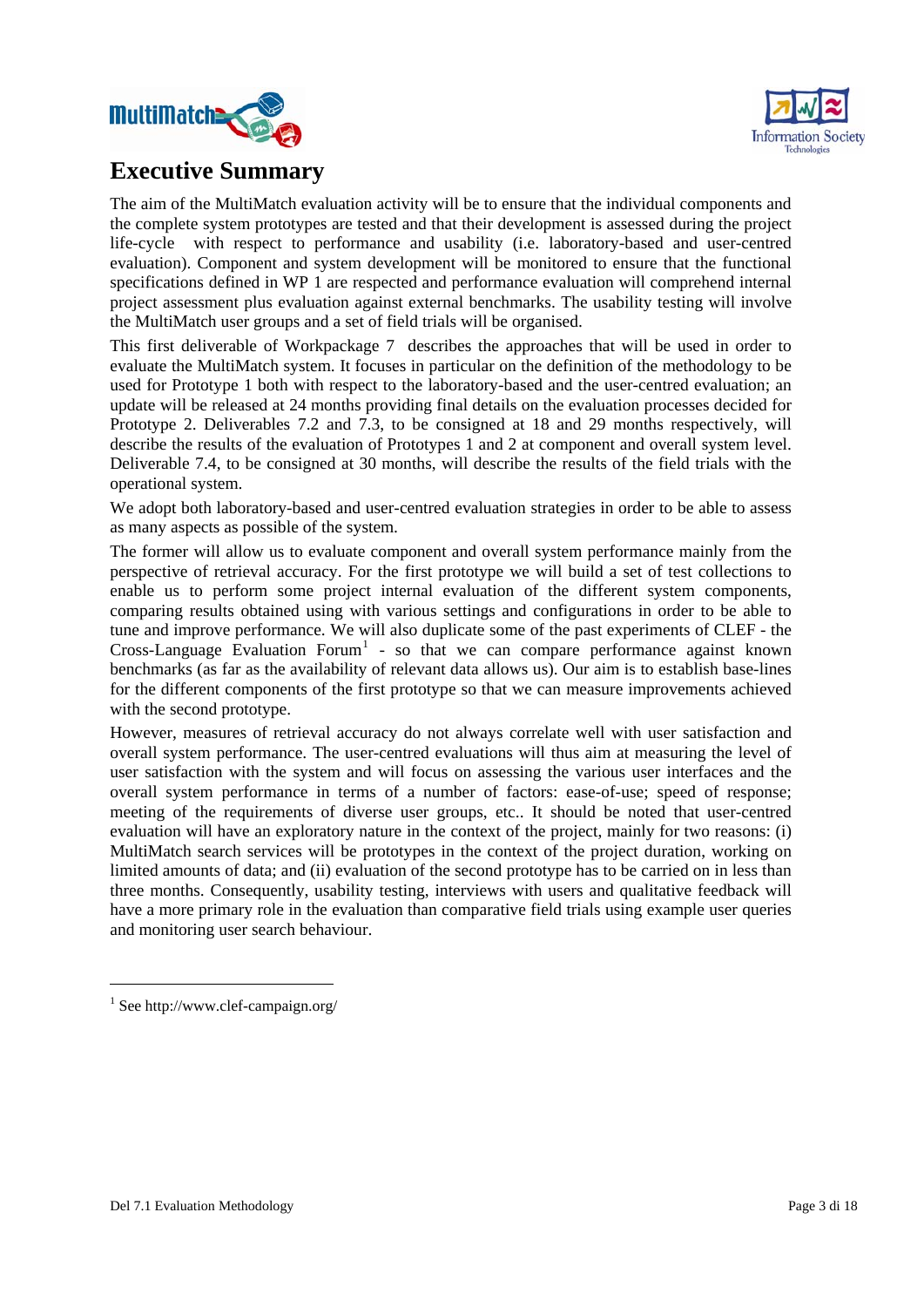<span id="page-3-0"></span>



## **1 Introduction**

The aim of the MultiMatch evaluation activity will be to ensure that the individual components and the complete system prototypes are tested and that their development is assessed during the project life-cycle with respect to performance and usability (i.e. laboratory-based and user-centred evaluation). Component and system development will be monitored to ensure that the functional specifications defined in WP 1 are respected and performance evaluation will comprehend internal project assessment plus evaluation against external benchmarks. The usability testing will involve the MultiMatch user groups and a set of field trials will be organised.

This first deliverable of Workpackage 7 describes the methodologies that will be used in order to evaluate the MultiMatch system. Deliverables 7.2 and 7.3, to be consigned at 18 and 29 months respectively, will describe the results of the evaluation of Prototypes 1 and 2 at component and overall system level. These results will be used to further tune and improve the performance of the system. Deliverable 7.4 at 30 months will describe the field trials performed on the final version of Prototype 2.

We intend to adopt both laboratory-based and user-centred evaluation in order to be able to assess as many aspects as possible of the system. The former, as described in Section 2, allows us to evaluate component and overall system performance mainly from the perspective of retrieval accuracy. For the first prototype we will build a set of test collections to enable us to perform some project internal evaluation of the different system components, comparing results obtained using various settings and configurations in order to be able to tune and improve performance. We will also duplicate some of the past experiments of CLEF - the Cross-Language Evaluation Forum<sup>[2](#page-3-1)</sup> - so that we can compare performance against known benchmarks (as far as the availability of relevant data allows us). Our aim is to establish base-lines for the different components of the first prototype so that we can measure improvements achieved with the second prototype. However, measures of system effectiveness on the basis of retrieval accuracy do not always correlate well with user satisfaction and overall system performance. We will thus also conduct a series of user-centred evaluations, as described in Section 3, in order to assess the user response to the system. We will focus on evaluating both the various user interfaces and the overall system performance in terms of a number of factors: ease-of-use; speed of response; meeting of the requirements of diverse user groups, etc..

A correctly conducted laboratory-style evaluation should provide measures which are as objective as possible and can be compared against the current state of the art for similar systems. Because of the many different external factors involved in user-centred evaluation, despite the fact that we will follow established methodology, we expect far more subjective results, indications rather than ground truth.

The deliverable is divided into two main sections: Laboratory-based evaluation; User-centred evaluation including Field trails. Each section will describe briefly the methodology we intend to adopt for both Prototype 1 and Prototype 2. Although at the time of writing, we have clear ideas with respect to the evaluation of the components for the  $1<sup>st</sup>$  Prototype, during the course of the project it is expected that revisions will be made with respect to evaluation for the  $2<sup>nd</sup>$  prototype. For this reason, only the evaluations to be conducted for Prototype 1 will be described in detail. An update to this document will be produced at 24 months, defining the tasks and experiments for the evaluation of Prototype 2.

## **2 Laboratory-based Evaluation**

The laboratory-based evaluation methodology that will be adopted in MultiMatch is based on the experience acquired by the academic partners in the coordination of the Cross-Language

1

<span id="page-3-1"></span><sup>&</sup>lt;sup>2</sup> See http://www.clef-campaign.org/

Del 7.1 Evaluation Methodology Page 4 di 18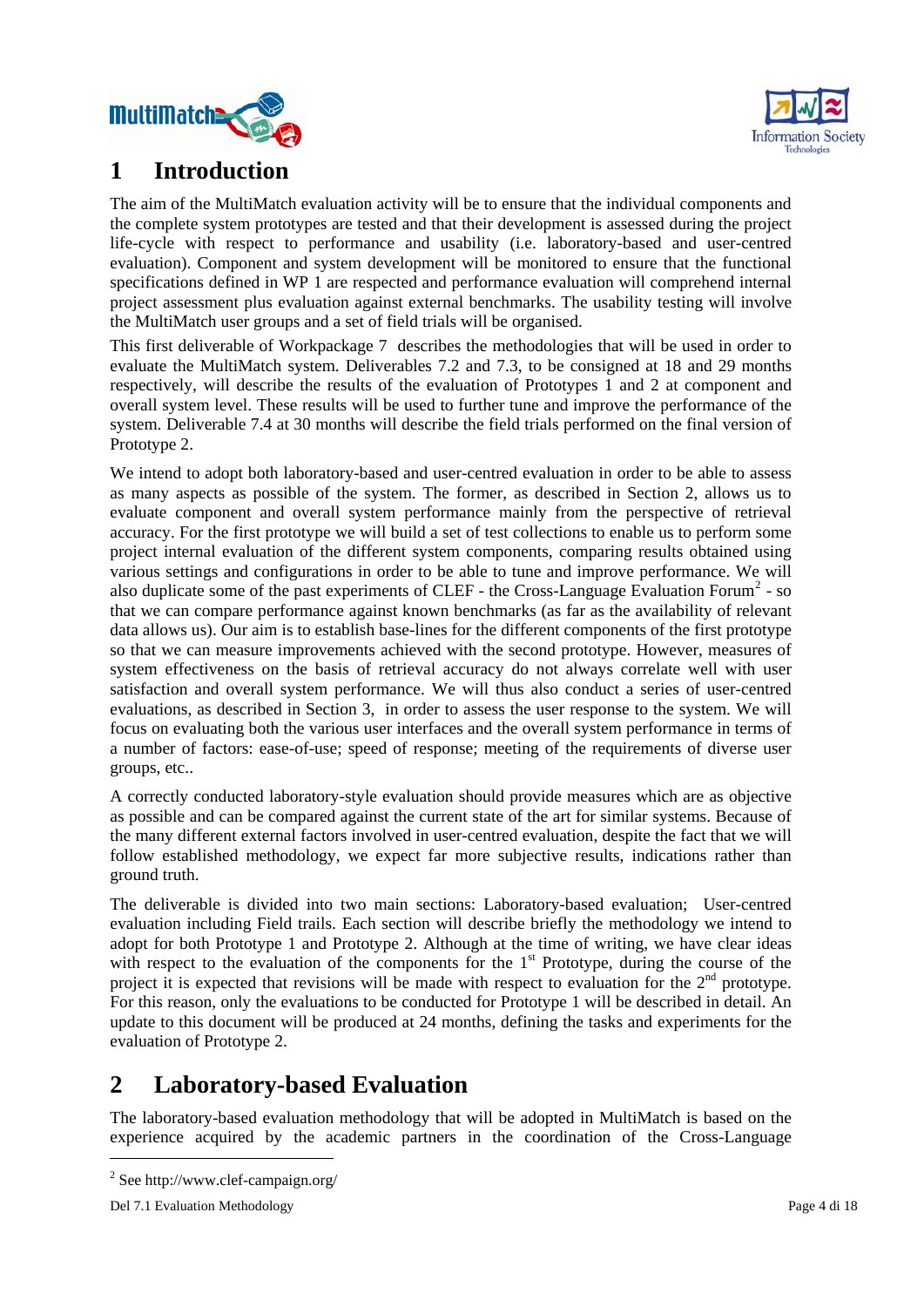<span id="page-4-0"></span>



Evaluation Forum. For its core activities, CLEF adopts a corpus-based, automatic scoring method, based on ideas first introduced in the Cranfield experiments in the late 1960s [Cleverdon, 1997]. This methodology is widely used and accepted in the information retrieval (IR) community and has since been used in major IR evaluation campaigns around the world such as  $TREC^3$  $TREC^3$  (US), CLEF (Europe) and NTCIR $4$  (Asia). Its properties have been thoroughly investigated and are well understood. CLEF has adapted it for application in a multilingual and cross-language retrieval context [Braschler & Peters, 2004]. "End-users" are not directly involved when following the "Cranfield" paradigm, the evaluation is strictly limited to examining certain parameters of the system performance which lend themselves most easily to an "objective" assessment and, in particular, the assessment of performance focuses on how accurate the system is in finding documents of interest according to a given specification of a user's information need, and ranking them in order of relevance.

Laboratory-based evaluation is popular not only because of the well-known costs and complexities incurred by conducting user-based evaluations but also because of the inherent difficulties in interpreting the results obtained with users. While it is important that the end users are involved in the system testing and we will certainly do this in the evaluation of the MultiMatch prototypes (see Section 3 below), abstracting the evaluation process can help to identify and control some of the parameters that affect retrieval performance.

### **2.1 Test Collections and Evaluation Metrics**

The Cranfield experiments introduced the idea of creating test collections which could be used for comparative evaluation and results analysis. A test collection for IR system evaluation will consist of:

- a set of documents that are pertinent to the task in hand, i.e. as MultiMatch aims at building a multilingual multimodal search engine for cultural heritage, an ideal test collection will consist of documents in multiple language and diverse media relevant to this domain;
- $\blacksquare$  a set of statements<sup>[5](#page-4-3)</sup>, simulating how users express their information needs, from which the system can derive queries that represent these needs, again pertinent to what aspect of the system is to be assessed;
- a set of relevance assessments, i.e. for each topic or query statement a list of the documents that are respond to the user need expressed.

The test collection used in the Cranfield experiments was small, consisting of approximately 1400 abstracts and 225 requests. However, evaluation using small collections often does not reflect the performance of systems in large-scale searching and does not demonstrate the ability of a system to operate in real-world IR environments. Following proposals first made by Karen Sparck Jones and Keith van Rijsbergen [1975], TREC has worked on establishing design criteria for the building of very large test collections (i.e. with hundreds of thousands of documents), more suitable to meet today's information needs if statistically significant results are to be obtained. CLEF has followed the directions proposed by TREC, described in [Harman, 2005] but has concentrated on building comparable test collections in multiple languages. For example, the main CLEF multilingual test collection consists of more than 3 million documents, comparable for topic and period, in 13 European languages, with associated topics and relevant judgments.

In order to conduct an evaluation exercise using the test collection, you need number of different participating systems in order to be able to compare performances and establish benchmarks. And

-

<span id="page-4-1"></span><sup>3</sup> Text REtrieval Conference series, http://trec.nist.gov/

<span id="page-4-2"></span><sup>4</sup> NTCIR (NII Test Collection for IR Systems) Project, http://research.nii.ac.jp/ntcir/

<span id="page-4-3"></span><sup>&</sup>lt;sup>5</sup> Such statements in the TREC and CLEF vocabulary are known as "topics".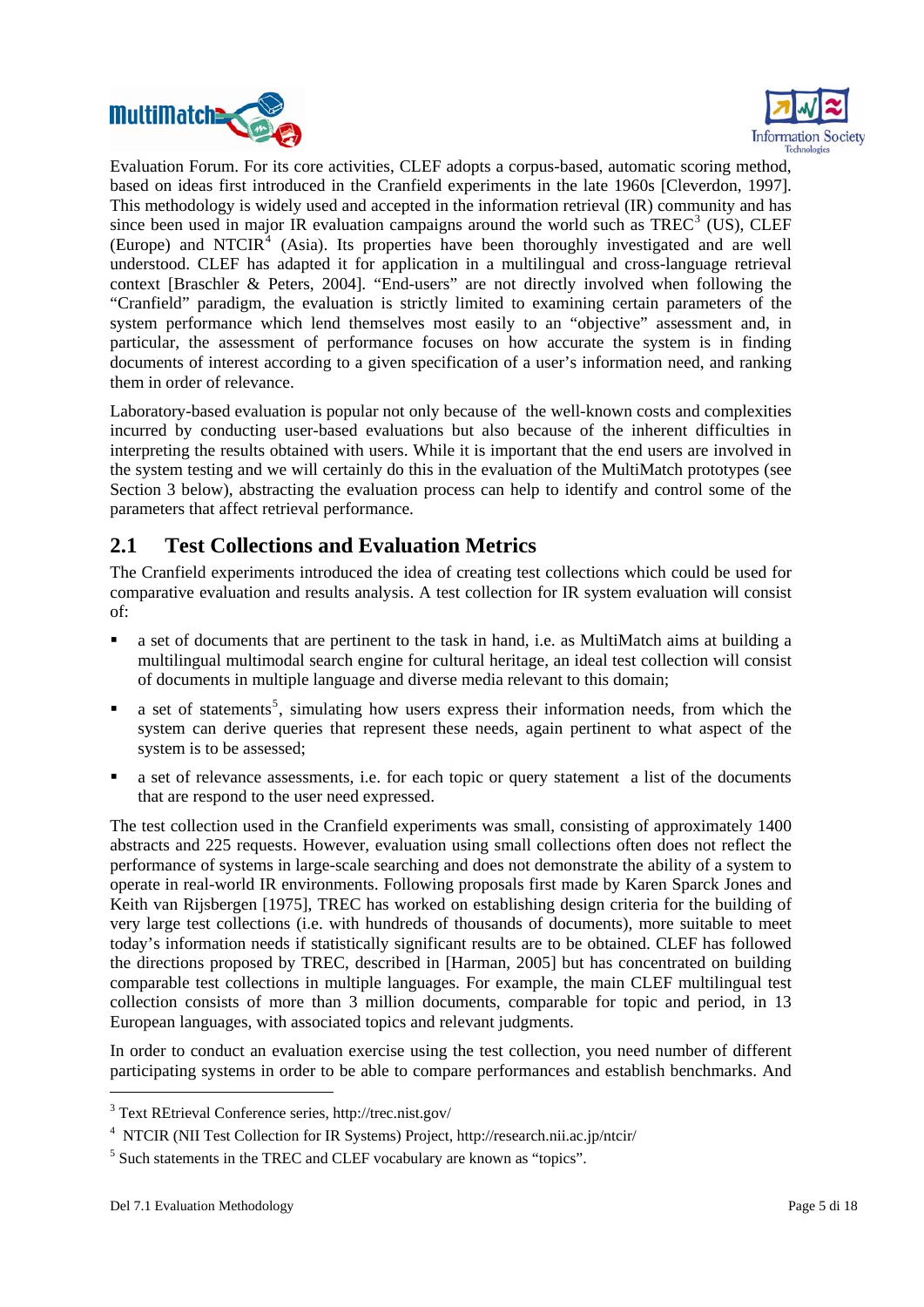



you also need metrics to measure the results. Popular measures usually adopted for exercises of this type are Recall and Precision. These are defined as follows:

Recall 
$$
\rho_r(q) := \frac{|D_r^{rel}(q)|}{|D^{rel}(q)|}
$$
 and Precision  $\pi_r(q) := \frac{|D_r^{rel}(q)|}{|D_r(q)|}$ ,

where  $D_r(q) := \{d_1, ..., d_r\}$  is the answer set to query *q* containing the first *r* documents. The choice of a specific value for *r* is necessary because recall and precision are set-based measures, and evaluate the quality of an unordered set of retrieved documents. Choosing a low value for *r* implies that the user is interested in few, high-precision documents, whereas a high value for *r* means that the user conducts an exhaustive search.  $D^{rel}(q)$  is the set of all relevant documents, and  $D_r^{rel}(q) = D^{rel}(q) \cap D_r(q)$  is the set of relevant documents contained in the answer set [Schäuble, 1997]. When precision and recall are determined for every possible size of the answer set, a plot of the corresponding values results in a saw tooth curve. In the next step, typically a replacement curve is defined by assigning for every recall value  $\rho \in [0,1]$  a precision value as follows:

$$
\Pi_q(\rho) := \max \{ \pi_r(q) | \rho_r(q) \ge \rho \}
$$

Using this "interpolation step", we obtain a monotonically decreasing curve where each recall value corresponds to a unique precision value (see Figure 1). This "ceiling operation" can be interpreted as looking only at the theoretically optimal answer sets for which recall and precision cannot be improved simultaneously by inspecting further documents.

When evaluating a system with a set of queries (typically 50 in CLEF), an averaging step is introduced that produces the final recall/precision curve:

$$
\Pi(\rho)\!\coloneqq\!\frac{1}{|\mathcal{Q}|}\!\sum_{q\in\mathcal{Q}}\!\Pi_{\scriptscriptstyle q}(\rho)
$$

where  $|Q|$  denotes the number of queries.

However, often people prefer single value measures to a more complex performance indicator, such as a recall/precision curve. The advantage of such single value measures lies in easy comparison, their danger in too much abstraction: if relying exclusively on a single value, the ability to judge a system's effectiveness for different user preferences, such as exhaustive search or high-precision results, is lost.

The most popular single value measure for assessing the effectiveness of information retrieval systems is average precision. To calculate the average precision value, the precision after each relevant document found in the result list is determined as outlined above. The list of precision values that is obtained is then used to calculate an average. No interpolation is used to calculate the final average. When averaged over all the topics in a run, the measure is called the mean average precision (MAP).

[Buckley and Voorhees, 2005] state that average precision has a number of useful properties: contributions to the score are consistent with intuitive notions of what is important; a relevant document ranked highly contributes much more than a relevant document much further down the ranked list; the immediate contribution of each relevant document is known. Thus, MAP is a useful metric in failure analysis and system tuning. But they also indicate its weaknesses: in particular, that it is an overall system evaluation measure, not an application measure and there is no single user application that directly motivates MAP.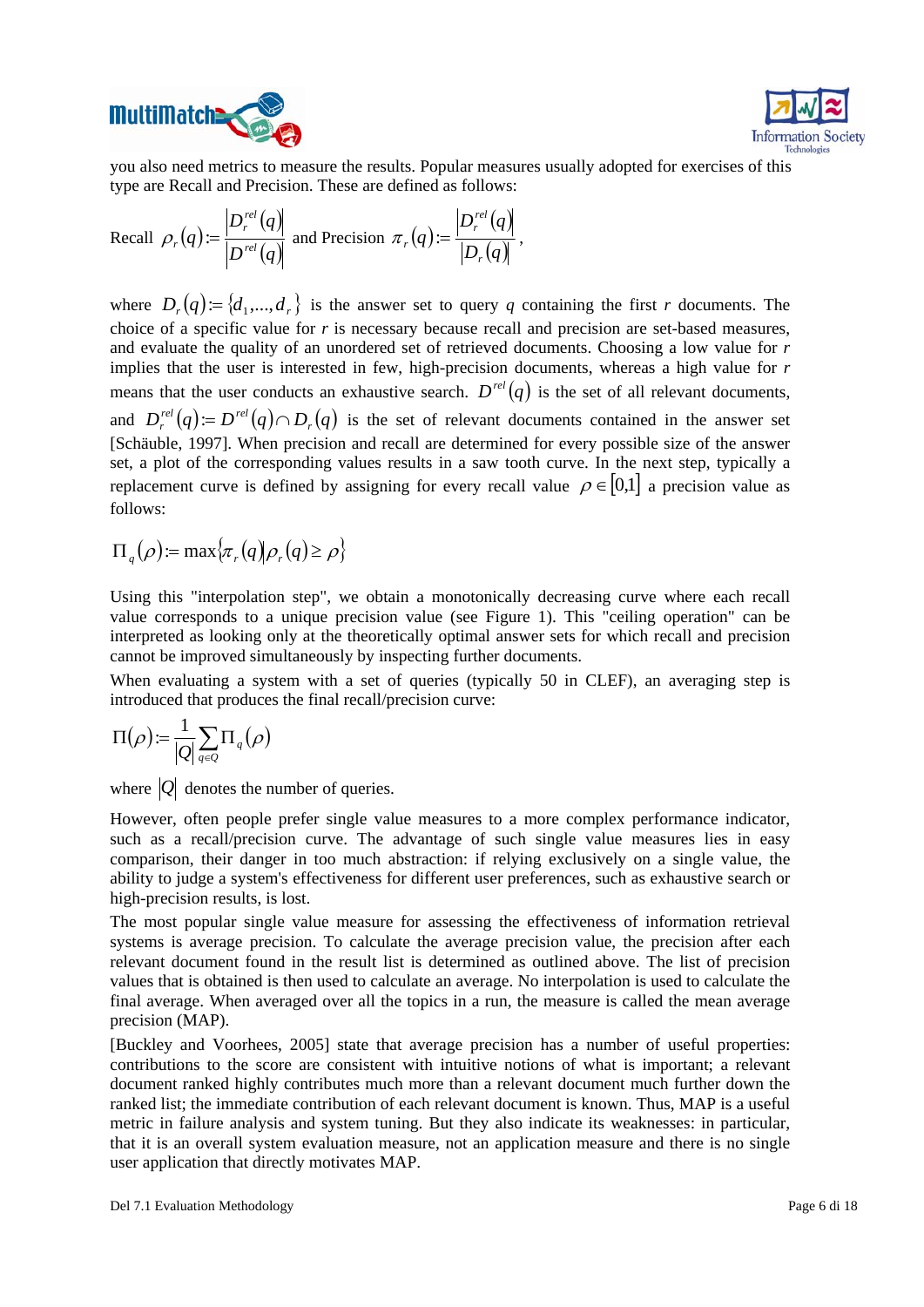

<span id="page-6-0"></span>



**Fig. 1** Interpolation of recall/precision values

#### **.1.1 Test Collections and Metrics for Prototype 1 2**

The building of test collections of the kind used in TREC or CLEF is a costly task in terms of effort whereas the resources of MultiMatch are of necessity limited. The most time-consuming task is generally relevance assessment as, even adopting the pooling methodology<sup>[6](#page-6-1)</sup>, this normally involves reading and assessing the relevance of hundreds of documents for each query.

For the evaluation of the first prototype we have thus decided on a two level evaluation:

- we will perform a project internal evaluation for separate system components (text, image, speech recognition) building our own test collections using MultiMatch content and using a known item search;
- $\blacksquare$  we will test the same components externally using existing CLEF test collections and using an ad hoc style search.

Different evaluation metrics are employed for these two exercises: MRR and MAP.

A known item search is a particular IR task in which the system component is asked to find a single target document in a given document set. We will test for success within the first ten documents of the ranked list<sup>[7](#page-6-2)</sup> and will use the mean reciprocal rank (MRR) to assess the results. An individual query will receive a score equal to the reciprocal of the rank at which the correct response was returned, or 0 if none of the responses contained a correct answer. The score for a submission is the mean of the individual queries reciprocal ranks. The reciprocal rank has several advantages as a scoring metric. It is closely related to the mean average precision measure used extensively in document retrieval. It is bounded between 0 and 1, inclusive, and averages well. A run is penalised for not retrieving any correct answer for a query but not unduly so [Voorhees & Garofolo, 2005]

In the ad hoc style search, a subset of relevant documents, rather than a single known item, are to be retrieved from a static test collection in response to a given query. MAP, as defined above, is the

-

<span id="page-6-1"></span><sup>6</sup> See [Voorhees, 2002] for a discussion.

<span id="page-6-2"></span> $<sup>7</sup>$  Success at 10 is chosen because it is well known that users generally expect to find information relevant to</sup> their query within the first ten documents and are rarely willing to scan further down the ranked list.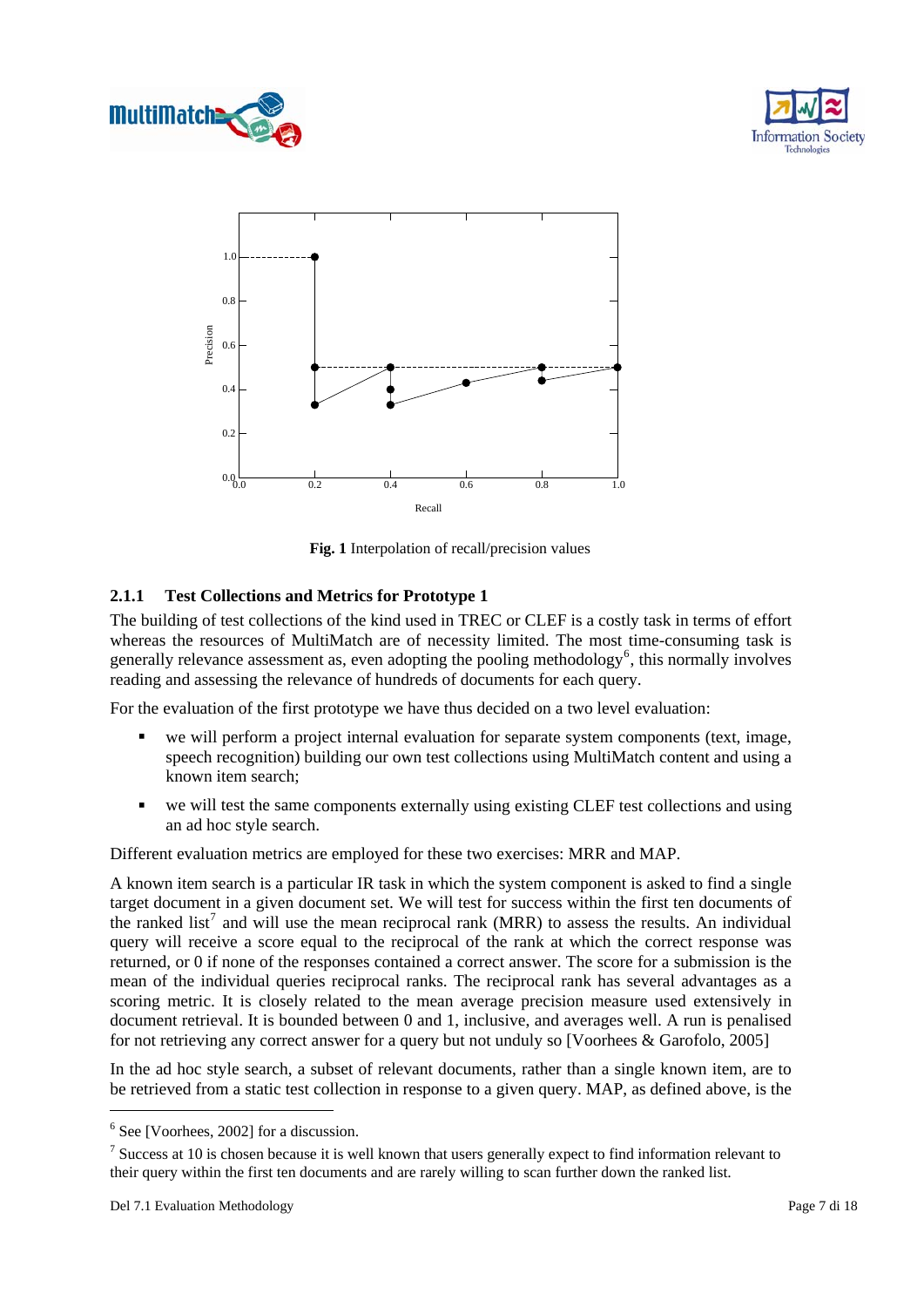<span id="page-7-0"></span>



metric normally used to evaluate the results in this case and evaluation is performed using the trec\_eval package made available by Chris Buckley<sup>[8](#page-7-1)</sup>. External testing against CLEF benchmarks will give an indication of current component performance – however it has to be remembered that MultiMatch will be tuned for cultural heritage retrieval; the CLEF test collections are not CH specific. A detailed description of how we intend to perform this evaluation for the  $1<sup>st</sup>$  prototype is given below (sections 2.2 and 2.3); an outline of our intentions for the  $2^{nd}$  prototype are given in 2.4 and 2.5.

### **2.1.2 Test Collections and Metrics for Prototype 2**

laboratory-based evaluation of Prototype 2. In part, this will also depends on exactly which aspects We still have to decide exactly what test collections and evaluation metrics will be adopted in the of the system we intend to focus evaluation. The descriptions given in Sections 2.4 and 2.5 should thus be considered as purely indicative for now. The final decisions will be taken on the basis of the results of the evaluations of Prototype 1 and after further discussions between the partners. They will be reported in an update to this deliverable at 24 months.

### **2.2 1st Prototype – Component Evaluation**

For prototype 1, laboratory-based evaluation will concentrate on component evaluation.

Mono- and Cross-language Text Retrieval

- Evaluation on known item search will measure performance in terms of the mean reciprocal rank measure; comparisons will be made between monolingual runs for the 4 core languages (Dutch, English, Italian and Spanish); cross-language runs over all pairs of languages against monolingual baselines.
	- $\triangleright$  The CH partners will be asked to prepare test collections for evaluation. DCU will provide example queries:
		- o UA-BVMC 50 queries on the Cervantes collection
		- o BVMC / B&G / CNR will prepare 25 queries against Spanish / Dutch / Italian & English Wikipedia data.
		- o All queries will be translated into all 4 languages by BVMC, B&G, CNR
- Monolingual evaluation using MAP against CLEF 2003 ad hoc benchmarks for the four languages; some cross-language testing using benchmarks for same year<sup>9</sup>

#### Ima ge Retrieval

- Known item visual search and visual plus text search
	- $\triangleright$  Alinari will prepare 50 image queries and assess the results; USFD will provide example queries.
- $\blacksquare$ collection (historical photographic collection) benchmarks (2004 & 2005) We also intend to test the Image Retrieval component against the ImageCLEF St Andrews

#### Speech Retrieval

1

- . will provide e xample queries. UvA will provide 25 speech queries (in English and Dutch) and will assess the results. DCU
- collection benchmark (2006 & 2007). We also intend to test the speech retrieval component against the CLEF MALACH speech

<span id="page-7-1"></span><sup>8</sup> trec\_eval 8.1, see http://trec.nist.gov/trec\_eval/

<sup>&</sup>lt;sup>9</sup> Cross-language evaluation in CLEF 2003 was only for certain language pairs: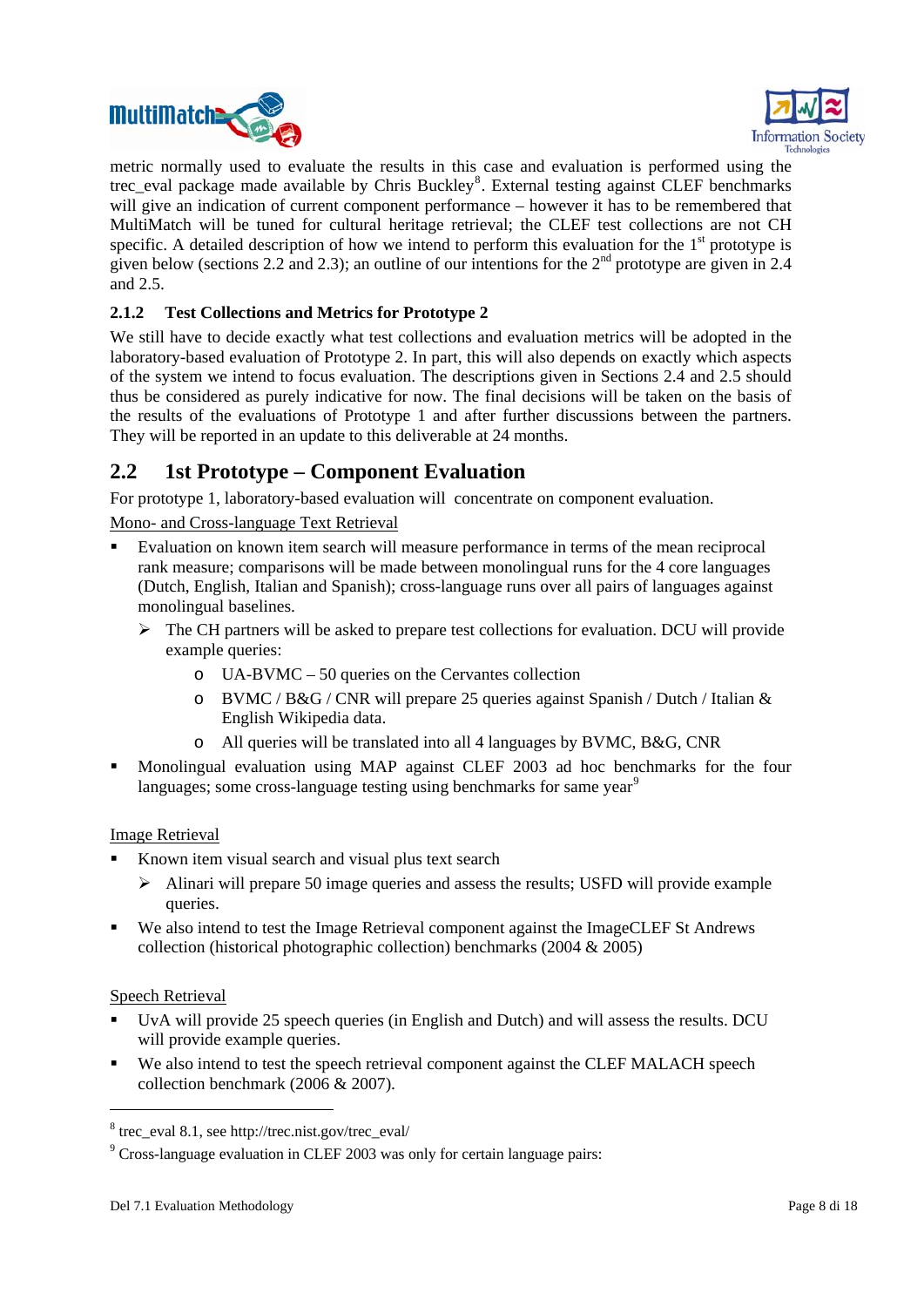<span id="page-8-0"></span>



### **2.3 1st Prototype – System Evaluation**

The  $1<sup>st</sup>$  prototype will be checked internally in order to see that the  $1<sup>st</sup>$  prototype functional specifications have been respected; CNR and UNED will be responsible for this. Overall system evaluation will be done via demos and interviews with user groups – see 3.2 below.

## **2.4 2nd Prototype – Retrieval Components<sup>10</sup>**

Mono- and Cross-language Text Retrieval

- The tests for the first prototype will be repeated expecting a considerable performance improvement
- We also intend to test the multilingual text retrieval component against the WebCLEF 2007 and 2008 benchmarks (the 2008 WebCLEF collection should consist of MultiMatch crawled content)
- The multilingual text retrieval components could also be tested against the benchmarks of CLEF ad hoc test collection for the relevant languages (although the MM text retrieval component has been tuned for domain-specific retrieval and thus the comparison is not balanced).

Image Retrieval

 $\blacksquare$  The tests for the 1st prototype will be repeated and the mixed image  $+$  text retrieval components will be tested against ImageCLEF photo test collections (St Andrews 2004 and 2005).

Video Retrieval

 The video retrieval component could be tested against the benchmark established by the 2007 TRECVID competition – using only those queries that refer to CH content. The feasibility of this proposal will be assessed.

### **2.5 2nd Prototype – System Evaluation**

It is our intention to organise a track in CLEF 2008 testing multilingual multimedia retrieval on cultural heritage content – using MultiMatch collections. The feasibility of this proposal will be discussed and a decision taken.

## **3 User-centred Evaluation**

Evaluation of retrieval systems tends to focus on either the system or the user. Saracevic [1995] distinguishes six levels of evaluation for information systems (including IR systems):

- at the engineering level.
- at the input level.
- at the processing level.
- at the output level,
- at the use and user level and
- at the social level.

For many years IR evaluation has tended to focus on the first three levels, predominately through the use of standardized benchmarks (or test/reference collections) in a laboratory-style setting, as described in Section 2 above.

However, IR systems are increasing used in an interactive way within a social context, e.g. [Bates, 1989; Koenemann & Belkin, 1996; Rose & Levinson, 2004; Ingwersen & Järvelin, 2005; Rose, 2006] and this drives the need for user-centred evaluation to address performance at the latter three

 $\overline{a}$ 

 $10$  This description is to be considered as preliminary; an update will be released at 24 months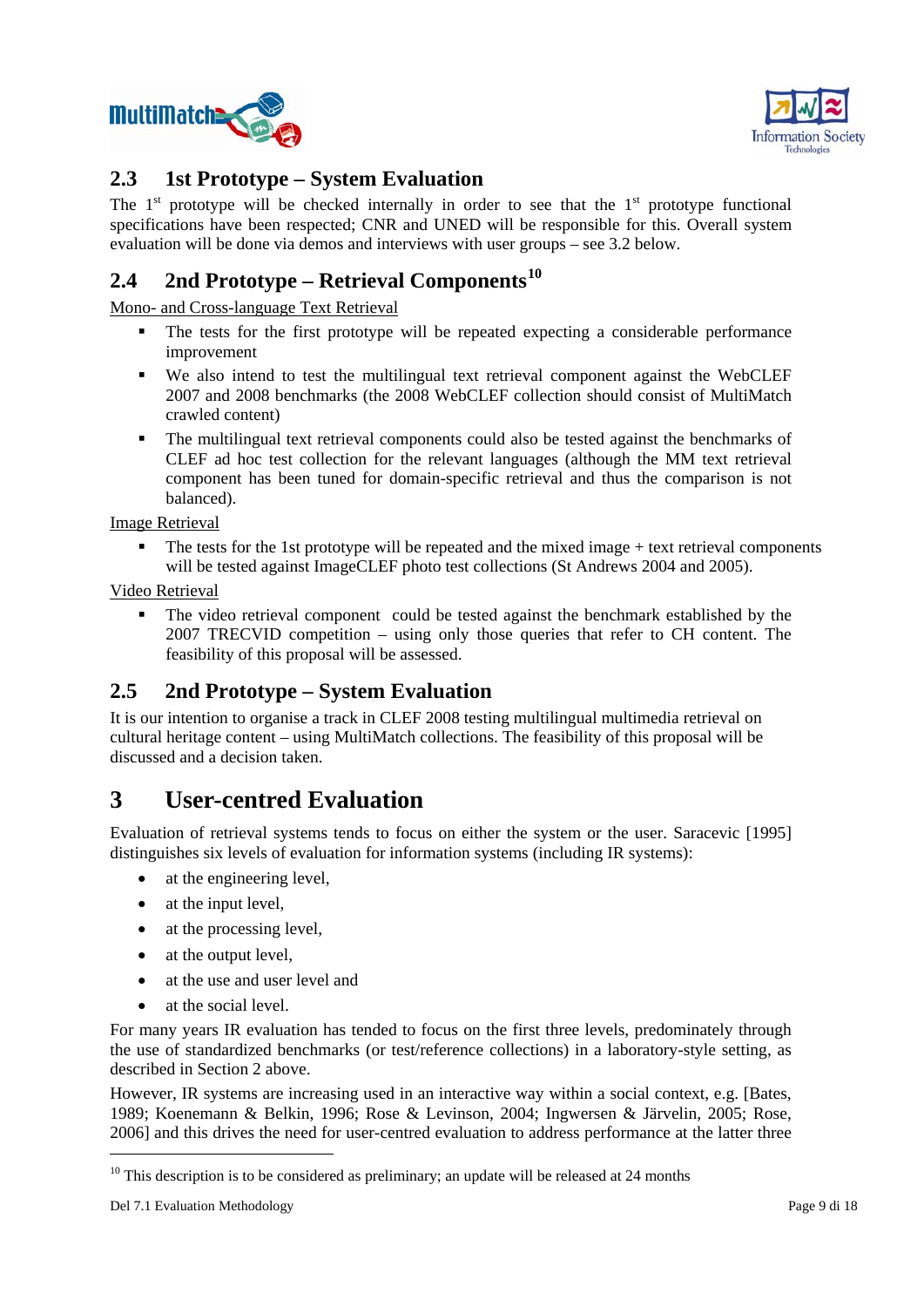<span id="page-9-0"></span>



levels (output, user and use, and social). User-centred evaluation is important because it assesses the overall success of a retrieval system (as determined by end users of the systems) which takes evaluation framework (like that typically undertaken in TREC) is not sufficient to test interactive IR and that alterative approaches must be employed, e.g. [Ingwersen  $&$  Järvelin, 2005:7]. A number of researchers have highlighted the need for user-centred evaluation in specific domains, e.g. [Dunlop, 2000] discusses an evaluation framework for evaluating interactive multimedia IR; [Hansen, 1998] discusses evaluation of IR user interfaces in web search; [Beaulieu et al., 1996] discuss evaluation of interactive IR systems within the TREC large-scale evaluation campaign and [Petrelli 2007] discusses evaluation within the context of interactive cross-language IR. into account other factors other than just system performance, e.g. the design of the user interface and system speed. Many researchers have argued that a system-orientated laboratory-based IR

For this reason, the evaluation of MultiMatch search services will not be limited to system-oriented tests m easuring the performance of MultiMatch retrieval components. A substantial part of the evaluation will be user-centred, oriented towards u ser satisfaction and efficiency and effectiveness of MM search facilities in user-oriented tasks.

Note, h owever, that user-centred evaluation will have an exploratory nature in the context of the project, mainly for two reasons: (i) MultiMatch search services will be prototypes in the context of the project duration, working on limited amounts of data; and (ii) Evaluation of the second prototype has to be carried on in less than three months. Consequently, usability testing, interviews with users and qualitative feedback will have a more primary role in the evaluation than compar ative field trials using example user queries and monitoring user search behaviour.

### **3.1 Methodology**

Evaluat ion of Interactive IR (IIR) systems typically forms part of an iterative design process (see, e.g. Hansen, 1998; Petrelli, 2007). Evaluation can be formative (run at any point during the design process) or summative (run at the end of a design project); undertaken within a realistic setting (e.g. a heuristic evaluation with experts in the field) or under controlled conditions (e.g. experiments in the laboratory with general users); operational (testing how a system performs in practice) or hypothesis-based (a research question formulated in advance and proved/disproved through evaluation); used to evaluate a system as a whole or individual components (e.g. a formative evaluation of sub-components of an IR system such as query formulation, browsing or results visualization) and use a range of data collection techniques (e.g. naturalistic or qualitative methods such as a content analysis of written data, or quantitative methods such as a statistical analysis of log data or questionnaire results).

User-centred evaluation in MultiMatch will be formative from the point of interface design and development (see Deliverable 6.1) and summative from the point of view of overall system evaluation (particularly of Prototype 2). We will undertake both a heuristic evaluation with experts in the field and a comparison with other search services in laboratory-based experiments under controlled conditions (in particular, with a fixed set of example search scenarios / tasks that users must solve given specific constraints, such as maximum search time). Evaluation will be mainly operational (testing how MultiMatch performs in practice) but hypothesis-based testing might also be attempted depending on the outcome of the MM research agenda.

An important part of evaluation is the definition of a suitable set of criteria and measures. Typically which suggested that evaluation of IR systems based on improvements in IR effectiveness comments on the IR system under evaluation (e.g. problems with the system, likes/dislikes etc.). interaction is measured in terms of efficiency (e.g. search time), effectiveness (e.g. number of relevant documents collected) and user satisfaction, see e.g. [Su, 2003]. There is current research measures only do not reflect on user's performance (e.g. accuracy and speed) [Al-Maskari et al., 2007; Turpin & Hersh, 2001]. The use of qualitative data in evaluation can be very helpful in explaining quantitative findings, see, e.g. [Petrelli, 2007] and gathering user feedback and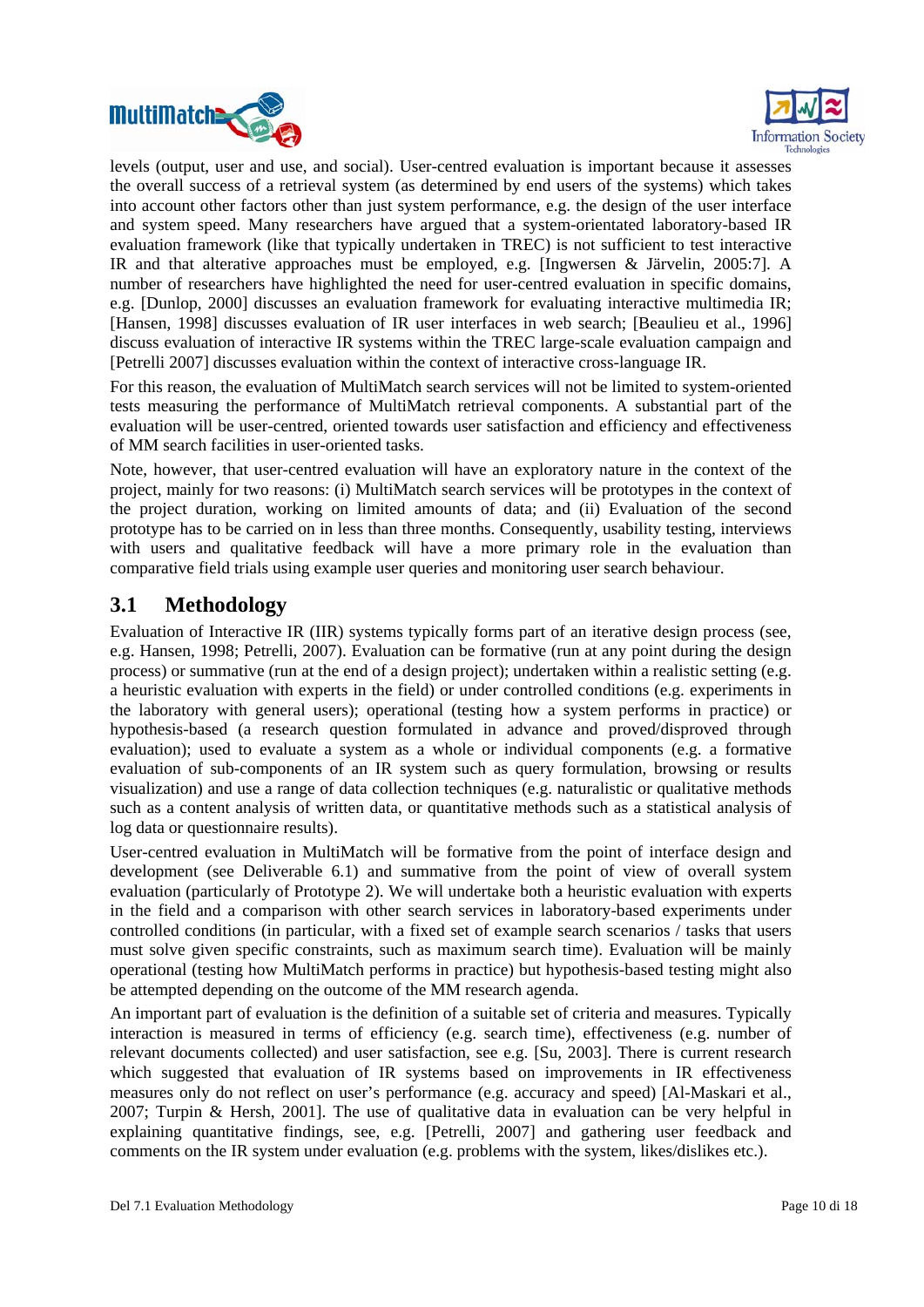<span id="page-10-0"></span>



#### **3.1.1 Evaluation in the User-centred MultiMatch Design Process**

The design of the MultiMatch interface makes use of a user-centred design process (described more fully in Deliverable 6.1). Fig. 1 shows a typical iterative approach which includes gathering and analyzing user's needs/requirements, creating initial designs (e.g. low-fidelity mock-ups), evaluation and creating an interactive prototype. This has been done alongside WP1 as requirements are gathered, specified and refined. This design process involves using evidence from other sources to inform the interface design including materials such as related research projects and existing systems which exhibit similar functionality to MultiMatch, existing literature and the current functional specification (Deliverable 1.3).

evaluation and redesign; and (5) user evaluation. Steps 1-5 will be followed for the first prototype. The user-centred design involves consultation with representatives from user groups (e.g. educational, tourism and cultural heritage) to develop and evaluate a series of prototypes. Development is iterative and includes two main cycles for Prototypes 1 and 2. The development cycle includes the following stages: (1) needs assessment and task analysis; (2) preliminary design using low-fidelity prototypes; (3) design and development of interactive prototype; (4) heuristic The second prototype will follow a similar cycle, but starting from stage (3); that is, the needs assessment will not be carried out a second time.



**Fig. 2** An example iterative design process for user interface design [Preece et al., 2002]

seeking tasks throughout the interaction process, see, e.g. [Robins, 2000]. What we describe in this report is step 5 of the process, the user evaluation. Initial evaluation with experts (heuristic evaluation) has already taken place as part of the design process (details in Deliverable 6.1). As advocated for the evaluation of IIR systems, see, e.g. [Hansen, 1998], we have already undertaken a study of end users and their typical work tasks/goals (task analysis), a crucial step in understanding (and designing) interaction for an IR system. Understanding the information seeking behaviour of end users (particularly between different user classes) helps to result in more effective interfaces which can support the user as he/she makes decisions in various information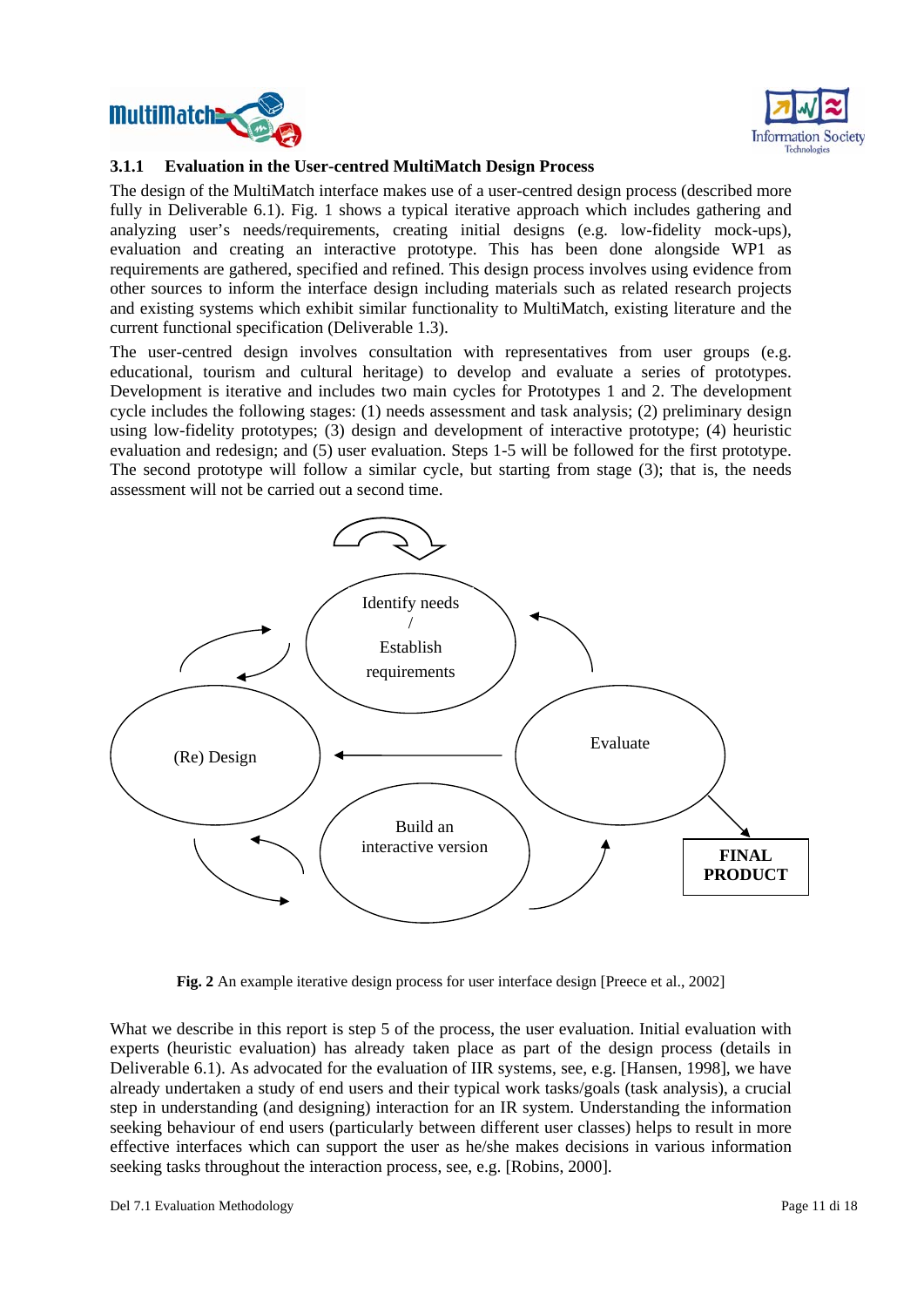<span id="page-11-0"></span>



The current evaluation is aimed at evaluating the first prototype (i.e. the interactive prototype) as a whole (testing sub-components are described within the design process). This corresponds to a summative evaluation of the MultiMatch system. While formal user testing will be carried out to evaluate the interactive prototype as a whole, there are some specific areas that will be the subject of particular focus for smaller scale experiments. For example, the degree and type of multilingual support desired by users with varying language skills and the type of functionality required for video visualization and playback. These and other experiments are being carried out both prior to and following the completion of the first prototype, and these will constitute a formative evaluation of the MultiMatch system.

The user test will be conducted once the final interactive prototype is finished. The results will prompt redesign and feed into the final first (or second) prototype designs. A controlled set of tasks will be set up in order to evaluate the system, most likely with general users. Users will be asked to complete these tasks (based on the processes described in the scenarios). By observing users during this process and obtaining their comments, it will be possible to identify those aspects of the system which are satisfactory and those which are unclear, confusing, or in need of changing.

#### **3.1.2 Scenarios**

Overall, the design is "task-driven" and developed to meet the needs of users carrying out prototypical tasks in the cultural heritage domain (called scenarios). In prior work on the interface design, a task analysis was carried out which attempts to understand what people currently do and why [Ingwersen and Järvelin, 2005; Hackos and Redish, 1998; Preece et al., 2002]. Part of the task analysis involves the creation (and refinement) of scenarios: an "informal narrative description" of human activities or tasks in a story or workflow [Preece et al., 2002: 222-234]. This is a natural way for people to describe their tasks and typically does not include information about particular systems or technologies to support the task. These scenarios can then be used during requirements analysis and to derive an understanding of the domain. In the design of the interface, the scenarios will assist with deciding functionality and evaluating the interface in later stages of the development.

Table 1 shows four scenarios resulting from discussions with cultural experts. These scenarios have been developed to provide a series of realistic tasks that users might typically perform with the MultiMatch system. These will be used to guide the user evaluations and provide context to search tasks given to end users (i.e. the search topics). This corresponds with the work of [Borland  $\&$ Ingwersen, 1997] on simulated work tasks, the context in which user evaluations are performed.

[Shneiderman, 1998] describes a variety of potential information-seeking tasks: specific fact finding (known-item search,) extended fact finding, open-ended browsing, and exploration of availability. Previous task analysis with cultural heritage professionals revealed that specific factfinding was the most common type of search activity; for this reason, the below scenarios are mainly focused on this type of behaviour. However, these may be supplemented with additional scenarios corresponding to other types of search behaviour (e.g. browsing.)

The use of scenarios in this evaluation framework aims to provide consistent tests enabling comparisons between the various user groups. The task descriptions in the following table are rather cursory descriptions; however, they will be expanded into narrative descriptions of personas for presentation to the evaluation participants. According to [Blomquist & Arvola, 2002: 197], the concept of a persona, as proposed by [Cooper, 1999], can be described as "an archetype of a user that is given a name and a face, and it is carefully described in terms of needs, goals and tasks."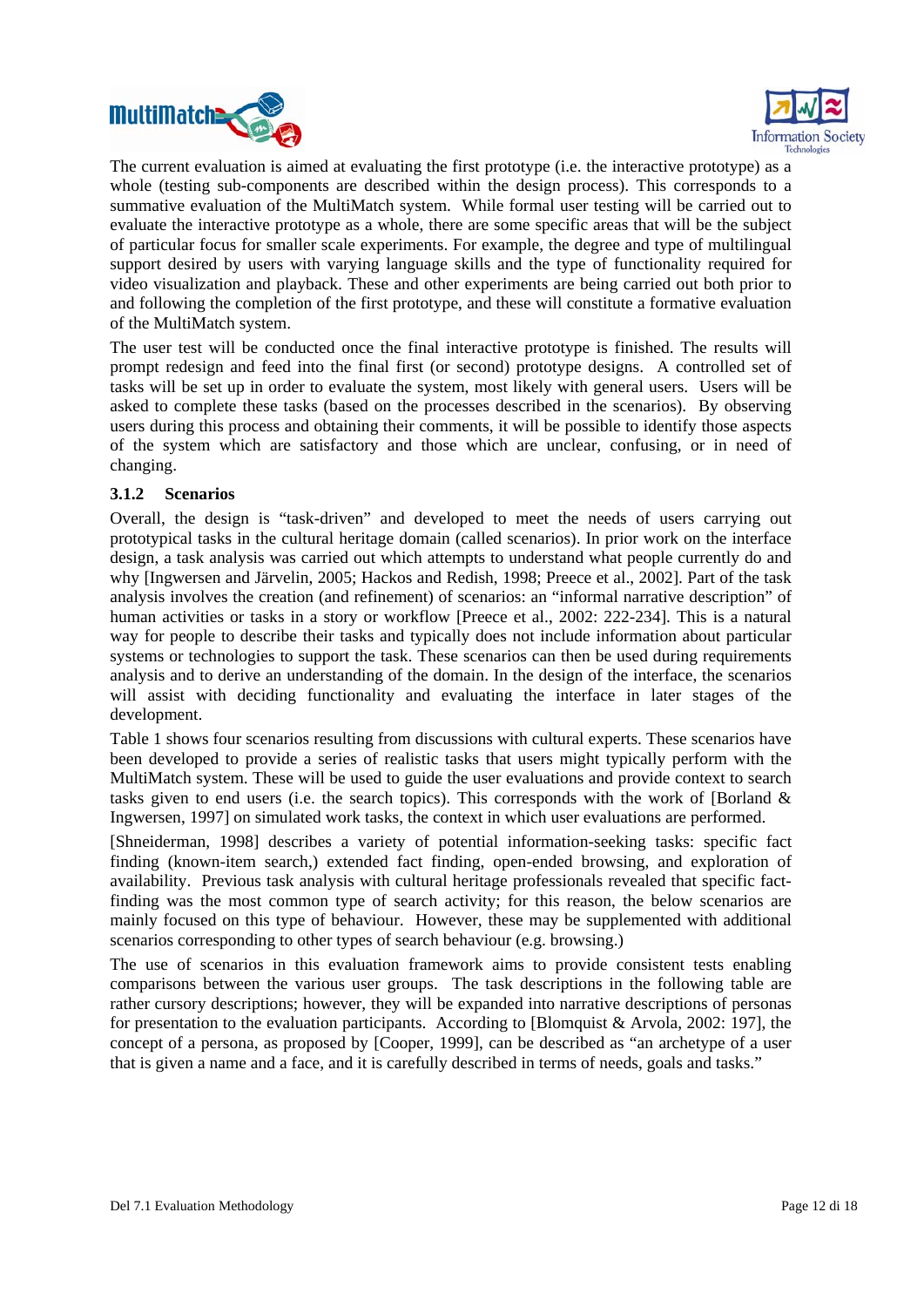<span id="page-12-0"></span>



**Table 2**. Scenarios prepared on the basis of interviews with cultural heritage experts

| User type       | Task                                                                                                                         | Media<br>and<br>languages<br>involved                      |  |
|-----------------|------------------------------------------------------------------------------------------------------------------------------|------------------------------------------------------------|--|
| CH professional | Searching for video footage on<br>Pier Paolo Pasolini, needs to<br>gather background info on who<br>he was                   | Text, Images, Video<br>English, Dutch                      |  |
| CH professional | Looking for images of (non<br>famous) people drinking coffee<br>that capture a certain emotion                               | Images<br>English, Italian                                 |  |
| Academic        | Preparing a presentation<br>on<br>Don Quixote and how it has<br>influenced the arts                                          | Text, Images, Video,<br>Audio $(?)$<br>English only        |  |
| user            | Cultural tourist/General Planning a visit to London,<br>wants to know about museums<br>to visit, what can see while<br>there | Text, Images, Audio<br>(podcasts)<br>Spanish, some English |  |

#### **3.1.3 Example User Queries**

Example user queries derived from log files provide a realistic set of topics to use for testing the system (both with user involvement and without, e.g. to test the various components.) A basic analysis of the log files of a range of cultural heritage website log files has already been carried out within the project by WP 6. This has provided a large set of realistic sample queries relating to the cultural heritage domain.

A simple analysis of the characteristics of the top 100 queries from each log file yielded the categorizations is shown in Table 3.

Sample queries chosen from these log files will come from some of the most frequently occurring terms submitted and will reflect the various common categories. Some examples include:

Named Entities: Leonardo, Pablo Picasso, Michelangelo, Don Quijote, Hamlet, Cervantes, The Last Supper, Francis Bacon, Plato, Caravaggio, van Gogh, Divine Comedy

Subjects: arte povera, still life, self portrait, surrealism, cinema, Gothic architecture, Etruscan tombs, surrealism, revolution, pop art

Places: Italy, Florence, Rome, La Scala, Arena of Verona, Colosseum, Glasgow, Louvre, Vatican, Milan, Loch Lomond

Time: Middle Ages, 1980s, World War I, Renaissance, 1960s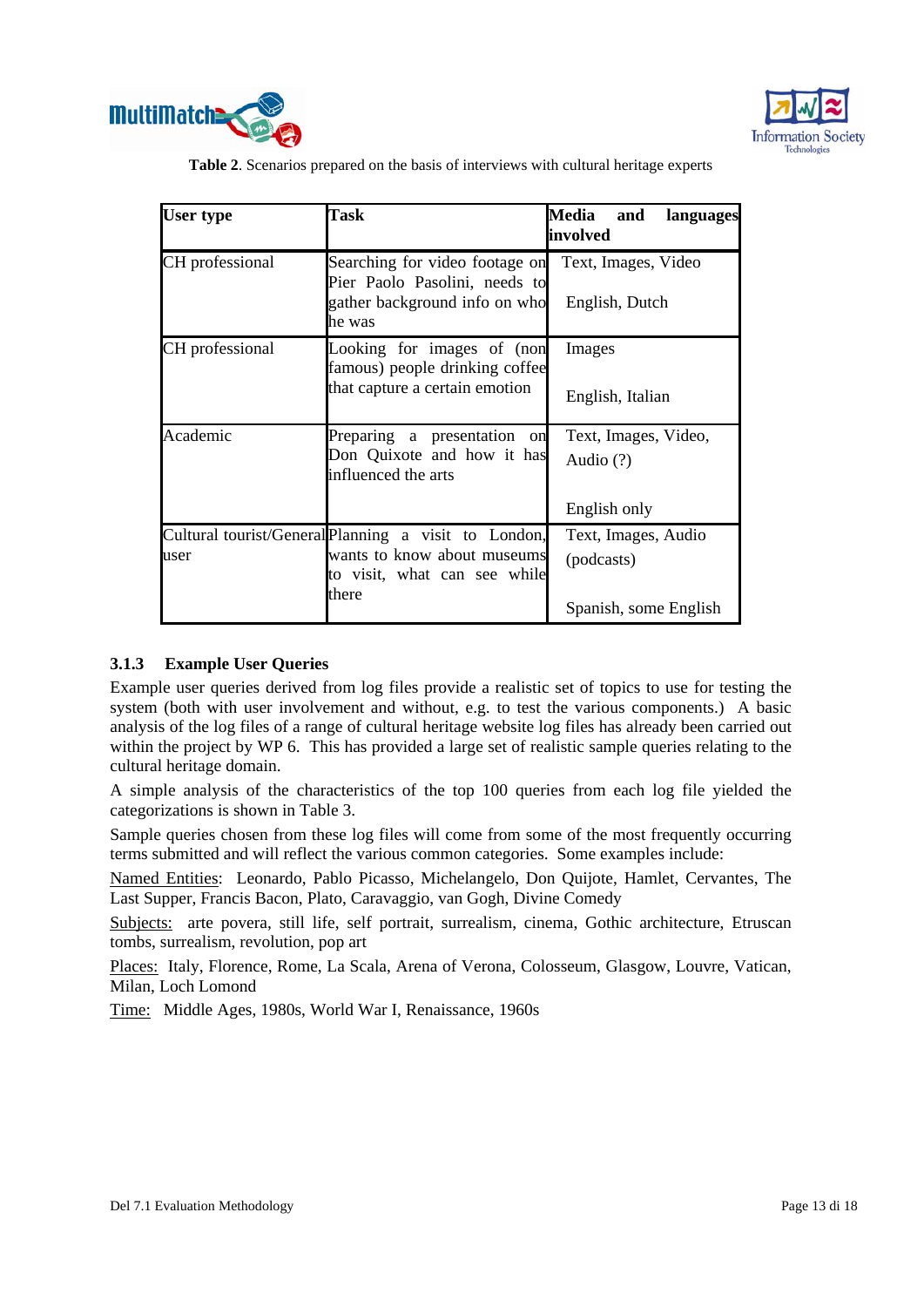<span id="page-13-0"></span>



**Table 3.** Analysis of top 100 queries from CH websites

|                    | Named<br>Entities | Subject | Place          | Time |
|--------------------|-------------------|---------|----------------|------|
| <b>Tate Online</b> | 63                | 36      | $\overline{2}$ |      |
| WIND*              | 66                | 24      | 7              | 3    |
| Cervantes          | 73                | 24      | 3              | 0    |
| Alinari            | 33                | 29      | 39             |      |
| St Andrews**       | 10                | 25      | 64             | 0    |

\*This is a general purpose website; only CH-type queries were considered for this analysis

\*\* These log files are from St Andrews University Library – a nationally significant collection of Scottish photography

### **3.1.4 Usability Testing**

In order to evaluate the general usability of the MultiMatch site, a heuristic usability inspection will be conducted by an expert evaluator. The adherence of the system to basic usability guidelines (e.g., those proposed by [Nielsen, 1994] and/or [Shneiderman & Plaisant, 2004]) will be assessed. In addition, analytic studies will check the functionality of both prototypes against their functional specifications.

#### **3.1.5 Naturalistic log analysis**

real search sessions, where the user population and the search needs are not laboratory-controlled The MultiMatch search service will be provided to Libero Portal users; this will provide logs of conditions.

User activity with the system in field will be recorded with respect to issued queries and clicks on items of the result-set. End-user queries will be logged by the query engine, and a separate process will be developed to log end-user clicks.

Queries and clicks log-files will be managed in an ETL (*Extract, Transform, Load*) pipeline and data in the warehouse will be then analysed. Data will be mined to extract:

- The comparative usage of the various MM search services (for instance, use of innovative services versus standard ones).
- Query refinement induced by the MM advanced search facilities.
- the number of queries which returned an empty result-set;
- the distribution of the number of items in the result set;
- the number of "wasted" pages (i.e. the number of result-set pages the end-user did not click on);
- the distribution of the ordinal position of the clicked item $(s)$  in the result-set.

#### **3.1.6 Comparison with Other Search Services via Field Trials**

There are two ways in which MultiMatch can be evaluated: either in comparison with another system, or as a standalone entity. Some previous work carried out as part of the formative evaluation has involved the use of other systems (e.g. Google Translate.)

Del 7.1 Evaluation Methodology Page 14 di 18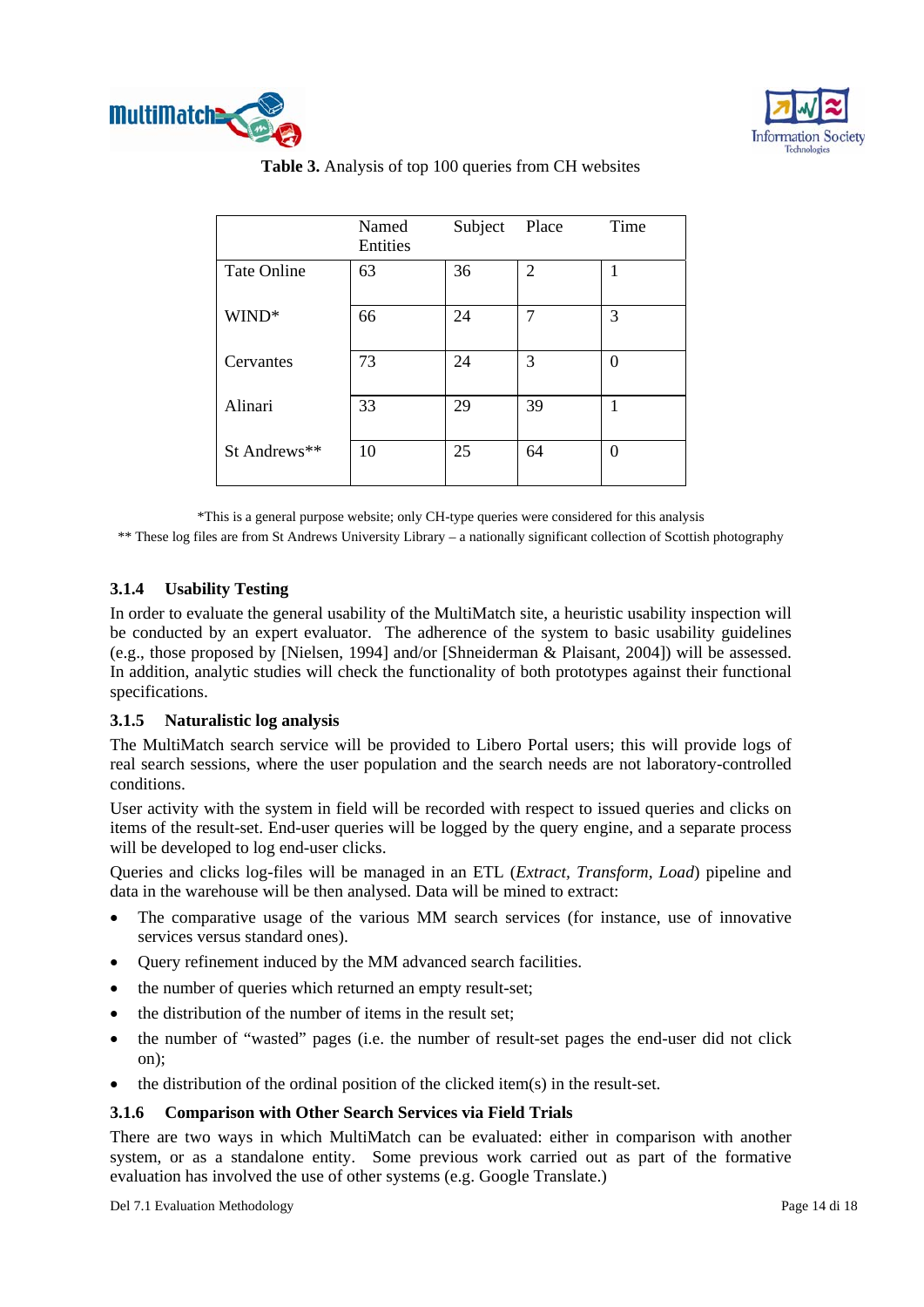<span id="page-14-0"></span>



The overall methodology used to compare MM prototypes with other search services will be a within-subjects design. Data collection and analysis methods will be based on those presented by Hansen, 1998]. Data collection methods will include observation and measurement of objective [ criteria, along with questionnaires, in order to collect a combination of quantitative and qualitative data.

Users will be presented with the various scenario-based tasks to complete. In order to minimize order effects, tasks will be randomly counterbalanced using a Latin square matrix. Relevant quantitative measures related to these tasks (e.g. time taken) will be collected. However, as suggested by [Su, 2003], further subjective measures relating to user satisfaction (with difficulty, speed, coverage of results, etc.) will also be gathered through the completion of a short questionnaire following each task. Other input about user demographics and general feedback on MultiMatch will be solicited at some stage in the overall evaluation process.

The above procedure will initially be focused primarily on general users. However, some input from expert users has already been gathered earlier in the design cycle and will feed in to the redesign. The proposed evaluation methodology will also be run with some expert users (e.g. individuals at B&G and Alinari); results collected will also contribute to the evaluation.

### **.2 Evaluation task 3 s and schedule**

U ser-centred evaluation will focus on the MultiMatch user groups – described in D1.2.- consisting of educational users, tourists and cultural heritage professionals. Two main types of evaluation will be performed:

- Formative evaluation (intended to improve the final MM prototype, particularly in its interface aspects) will be ongoing throughout the project, under the responsibility of the Leaders of WP1 User Requirements (UNED) and WP6 User Interaction and Interface Design (USFD) with the collaboration of the cultural heritage institutions: Alinari, B&G and BVMC-UA. This type of evaluation will be reported in WP6 deliverables.
- Summative evaluation will be performed in the last three months of the project. The overall system performance will be evaluated by a series of field trials with groups of professional users, plus an analysis of the search activities of WIND Libero Portal users. This is the focus in the remainder of this section.

### **3.2.1** 1<sup>st</sup> Prototype Evaluation

User-centred evaluation for the  $1<sup>st</sup>$  prototype is conducted in 2 stages:

- the first stage regards evaluation of the interface and the proposed system functionality via discussions with small groups of users and using mock-ups (first results are already given in del 6.1)
- in the final stage from  $16 19$  months (terminating with the MultiMatch workshop organised at EDUCA Berlin<sup>11</sup>) evaluation will consist of system demos and face-to-face interviews with users.

### **3.2.2 2nd Prototype Evaluation**

The overall system performance will be evaluated in the last three months of project activity and will consist on a series of activities along the lines explained in the previous section:

- Analytic testing of compliance with the functional specifications. [Responsible: ISTI-CNR]
- Heuristic usability testing [Responsible: UNED]
- Heuristic evaluation via field trials (using example queries and search scenarios) and user interviews with groups of professional users as defined in D1.2. Feedback will be collected

1

<sup>&</sup>lt;sup>11</sup> To be held on 28 November 2007, see http://project.alinari.it/diss-publish/mm\_educaberlin.php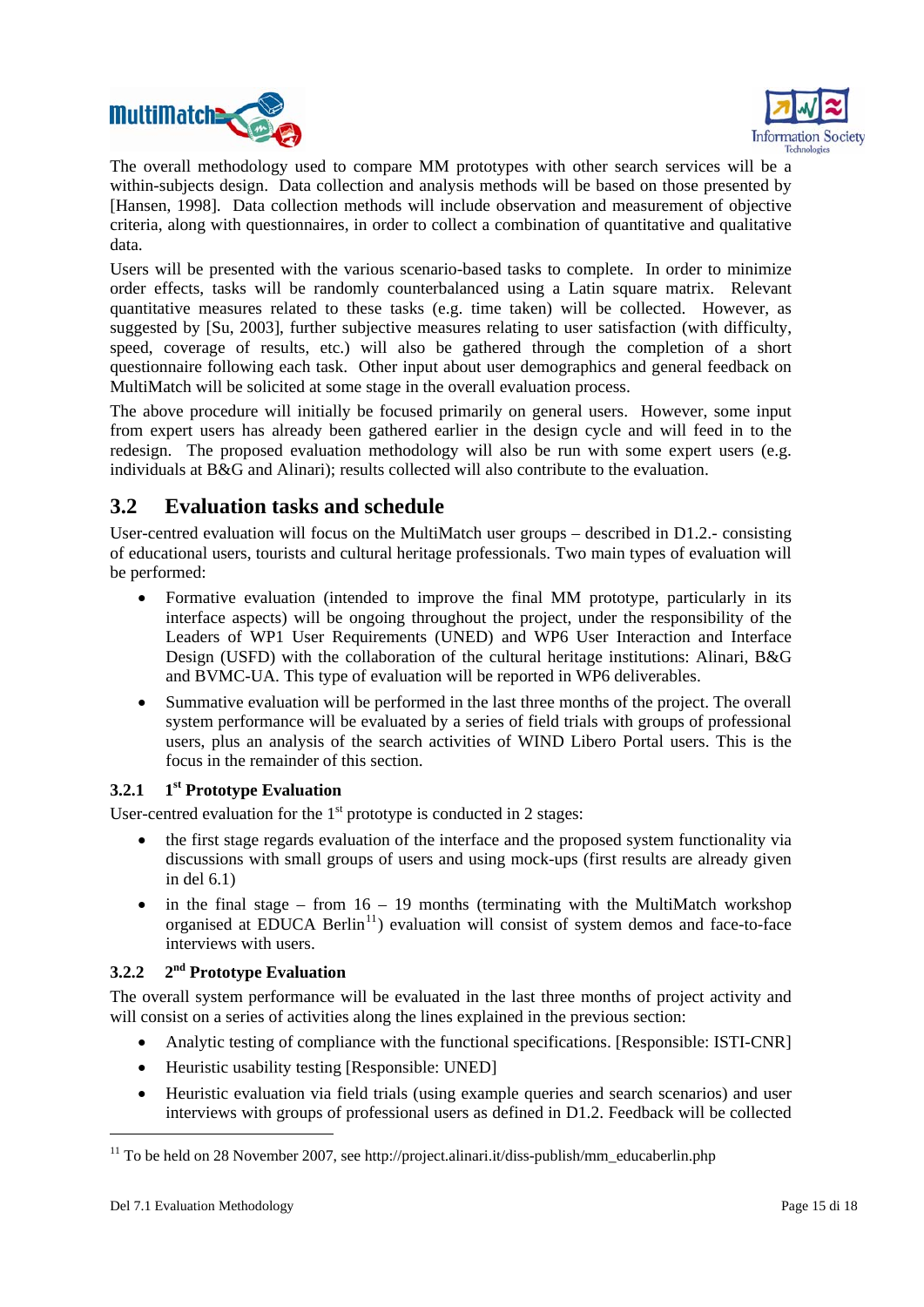<span id="page-15-0"></span>



about usability, efficiency, effectiveness and adequacy to the different user scenarios. [Responsible: BandG. Participants: USFD and UNED, Alinari, BVMC].

• Log analysis of Libero Portal users. [Responsible: WIND]

When the system becomes generally available, WIND will invite its web users via one or more of the following mechanisms:

- direct invitation by email,
- links placed in the "Libero Search" home page and specialized search
- links placed in its focused portals (e.g."Canale Turismo") or the Libero Community homepage
- query-based recommendations (certain CH-related queries might trigger a recommendation to launch the query in the MM search service).

Users will be invited to use the service and complete a "web user" feedback survey (perhaps adapted from a subset of the expert survey). Two types of result will be given: results of the survey and the analysis of search logs (according to the lines introduced in the previous section).

Note that, in order to optimize the outcome of the evaluation process, the system made available to the general public should be exactly the same as that evaluated by expert users, with the same functionality and the same contents. Content providers must agree in advance whether to replace IPR-protected contents by degraded or watermarked counterparts, or remove them altogether.

## **Refer ences**

Al-Mas kari, A., M. Sanderson, P.D. Clough (2007), The Relationship between IR Effectiveness Measures and Users' Satisfaction, In Proceedings of the ACM SIGIR2007 Conference (poster), Am sterdam, Netherlands, to appear 2007

Bates, M.J. (1989). The design of browsing and berrypicking techniques for the online search interfac e. Online Review, 13, 407-424.

Beaulieu, M., Robertson, S., and Rasmussen, E. (1996). Evaluating interactive systems in TREC. J. Am. Soc. Inf. Sci. 47, 1 (Jan. 1996), 85-94.

Blomquist, A. and Arvola, M. (2002). Personas in action: ethnography in an interaction design team . In *Proc. NordiCHI2002* conference, pp. 197-200.

Borland , P., and Ingwersen, P. (1997). The development of a method for the evaluation of interactive information retrieval systems, Journal of Documentation, 53(3) pp 225-250, June 1997.

Braschler, M. & Peters, C. (2004). Cross-Language Evaluation Forum: Objectives, Results, Achieve ments, Information Retrieval, 7(1-2) pp 7-31.

Buckley, C & Voorhees, E.M. (2005). Retrieval System Evaluation. In Voorhees, E.M. and Harman, D.K. (Eds.). TREC. Experiment and Evaluation in Information Retrieval. MIT Press, 53-75.

Cleverdon, C. (1977) The Cranfield Tests on Index Language Devices. In: K. Sparck-Jones and P. Willett, eds. Readings in Information Retrieval, Morgan Kaufmann, 1997. pp 47-59.

Cooper, A. (1999). The inmates are running the asylum:Why high-tech products drive us crazy and how to restore the sanity. Indianapolis, Ind.: Sams.

Dunlop , M. (2000). Reflections on Mira: Interactive evaluation in information retrieval, Journal of the American Society for Information Science, 51(14), 1269-1274.

Forsyth, D.A. (2001). Benchmarks for Storage and Retrieval in Multimedia Databases. In Proceedings of SPIE International Society for Optical Engineering Vol. 4676, 240-247.

Del 7.1 Evaluation Methodology Page 16 di 18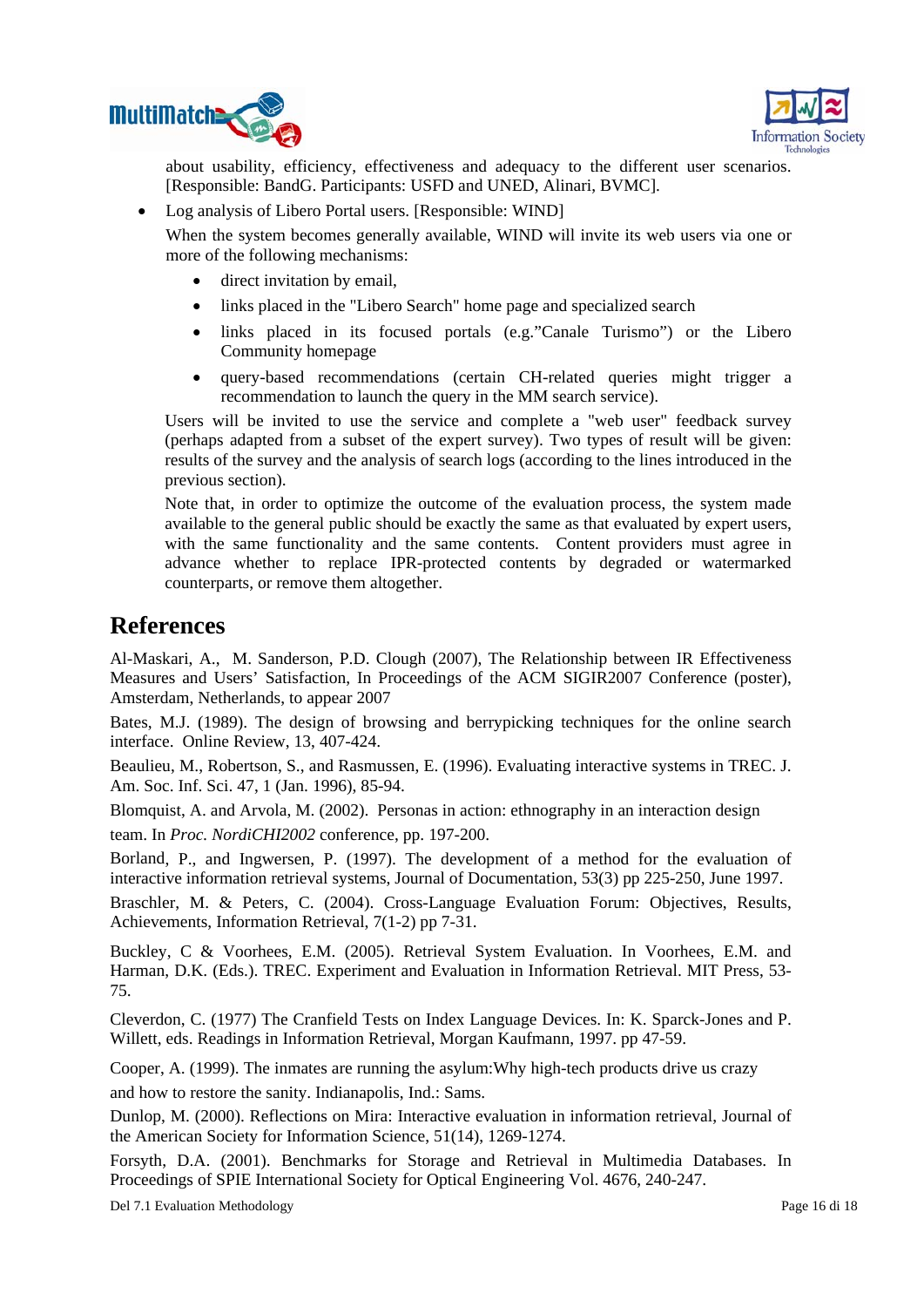



Goodru m, A.A. (2000). Image Information Retrieval: An Overview of Current Research. In Informi ng Science Vol. 3(2), 63-66.

Hackos, J., & Redish, J. (1998). User and task analysis for interface design. New York: Wiley Compu ter Publishing.

Hansen, P. (1998). Evaluation of IR User Interface – Implications for User Interface Design. Human IT. 2/1998. http://www.hb.se/bhs/ith/2-98/ph.htm

Harman, D.K. (2005) The TREC Test Collections. In Voorhees, E.M. and Harman, D.K. (Eds.). TREC. Expe riment and Evaluation in Information Retrieval. MIT Press, 21-52.

Ingwersen, P. and Järvelin, K. (2005). The turn: integration of information seeking and retrieval in context. Dordrecht, The Netherlands: Springer.

Koenemann, J. & Belkin, N. (1996) A case for interaction: A study of interactive information retrieva l behaviour and effectiveness. Proceedings of CHI96, 205-212

Nielsen , J. (1994). Heuristic evaluation. In Nielsen, J., and Mack, R.L. (Eds.), Usability Inspection Method s. John Wiley & Sons, New York, NY.

Petrelli, D. (2007). On the Role of User-Centred Evaluation in the Advancement of Interactive Informa tion Retrieval. To appear in Information Processing & Management - special issue on "User-C entred Evaluation of IR Systems", Pia Borlund & Ian Ruthven eds.

Preece, J., Rogers, Y., and Sharp, H. (2002). Interaction design: Beyond human-computer interact ion. New York: Wiley.

Robins, D. (2000). Interactive information retrieval: Context and basic notions. Informing Science, 3(2), 57-61.

Rose, D.E. (2006). Reconciling information-seeking behaviour with search user interfaces for the Web. JASIST 57(6): 797-799.

Rose, D. and Levinson, D. (2004). Understanding User Goals in Web Search. In Proceedings of WWW 2004, New York, USA. ACM.

Annual international ACM SIGIR Conference on Research and Development in information Fidel, Eds. SIGIR '95. ACM Press, New York, NY, 138-146. Saracevic, T. (1995). Evaluation of evaluation in information retrieval. In Proceedings of the 18th Retrieval (Seattle, Washington, United States, July 09 - 13, 1995). E. A. Fox, P. Ingwersen, and R.

Schäuble, P.(1997): Content-Based Information Retrieval from Large Text and Audio Databases. Section 1.6 Evaluation Issues, Pages 22-29, Kluwer Academic Publishers, 1997.

Shneiderman, B. (1998). Designing the User Interface: Strategies for Effective Human-Computer Interaction. Reading, MA: Addison Wesley.

Shneiderman, B. & Plaisant, C., (2004). Designing the user interface: Strategies for effective Human-ComputerInteraction (4th ed.). Boston, MA: Addison Wesley.

Spark Jones, K. (Ed.). (1981). Information Retrieval Experiment. London: Butterworths.

Sparck Jones, K., and van Rijsbergen, K. (1975). Report on the need for and provision of an "ideal" information retrieval test collection. British Library Research and Development report 5266. Cambridge: Computer Laboratory, University of Cambridge.

Spark Jones, K. and Willett, P. (Eds.). (1997). Readings in Information Retrieval, San Francisco, CA: Morgan. Kaufmann Publishers, Inc.

Su, L. (2003). A comprehensive and systematic model of user evaluation of web search engines: I. Theory and background. JASIST*,* 54(13), 1175-1192.

In: Proc ACM SIGIR, 225 - 231 New Orleans, Louisiana, United States Turpin, A. H. & Hersh, W. (2001). "Why batch and user evaluations do not give the same results"

Del 7.1 Evaluation Methodology Page 17 di 18 M., Gonzalo, J., and Kluck, M. (Eds.): Evaluation of Cross-Language Information Retrieval Voorhees, E.: The Philosophy of Information Retrieval Evaluation. (2002). In Peters, C., Braschler,